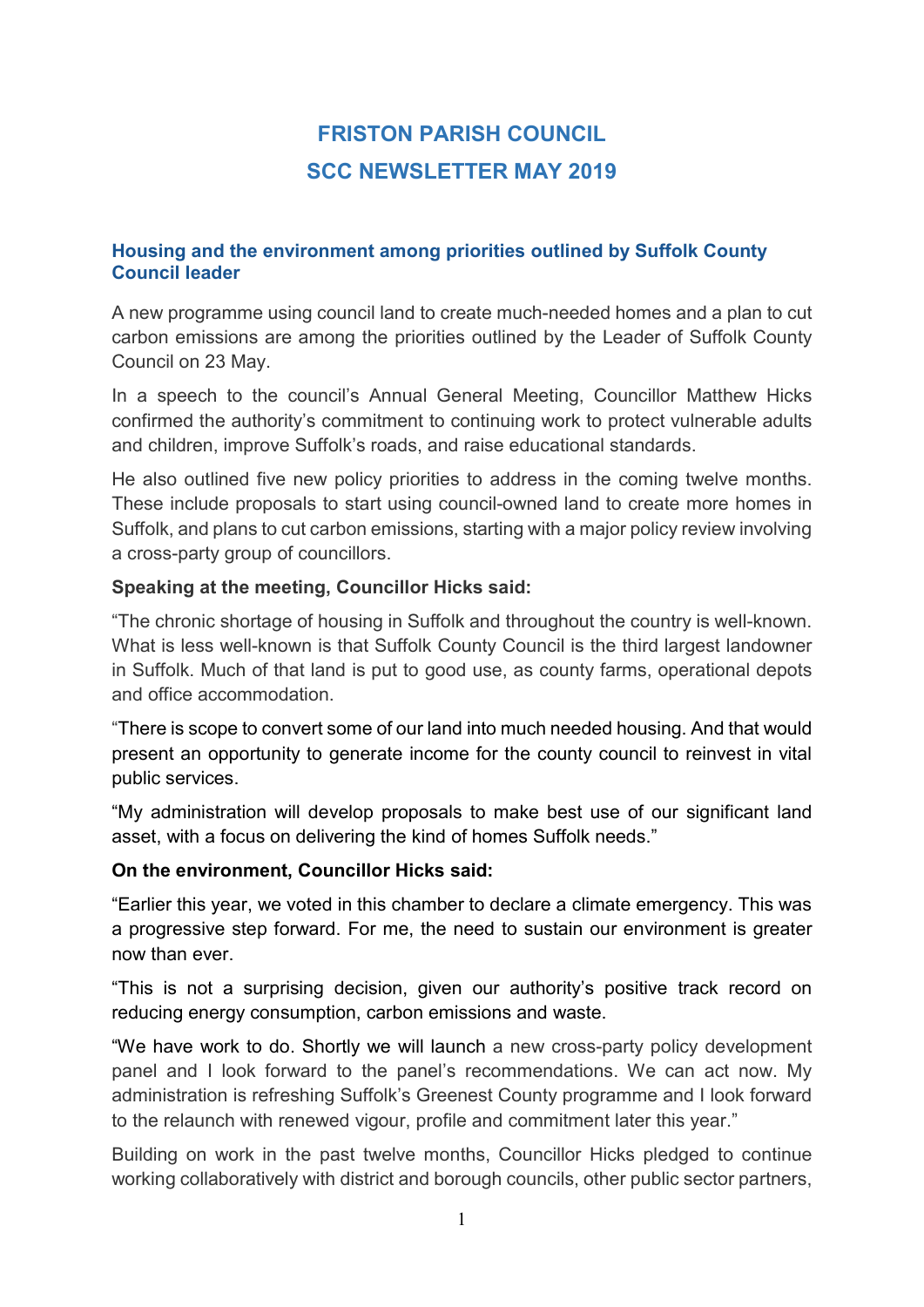businesses and residents to find the best ways of delivering services to the people that need them most.

Councillor Hicks also announced plans to work with partners, businesses and residents to develop a long-term vision for Suffolk, to renew the council's approach to growing Suffolk's economy and for the council to act more commercially.

## He said:

"We have significantly improved our relationships with district and borough councils, the wider public sector and business community. We have listened to and involved residents and service users on key decisions and made it possible for councillors, of all political persuasions, to influence policy."

Councillor Hicks confirmed the reappointment of his current cabinet members and deputy cabinet members, with the addition of Councillor Nick Gowrley who will lead the council's new economic development and housing portfolio.

# Ending his speech, Councillor Hicks said:

"No matter how difficult the decision, how strenuous the challenge, my administration will not shy away from it nor will it fail to involve people. We will be bold. We must have the humility to recognise that we don't have all the answers, but can find them by working productively with others.

"We must be ambitious for Suffolk. We must strive to make our County proud of all we achieve. That work starts now."

Read Councillor Matthew Hicks' speech in full (PDF, 131KB)

# Ofsted confirms that Suffolk County Council's Children's Services are 'Outstanding'

On 21 May, Ofsted inspectors announced they have awarded Children's Services at Suffolk County Council the top grade of 'Outstanding' following their visit in April 2019. Out of 152 Local Authorities only eight others have been judged 'Outstanding' overall.

# Ofsted's inspection report of children's social care services said:

"Services for children are of an exceptionally high standard. They are child-focused and make a positive difference to children's lives".

Inspectors were impressed with improvements made across the service since it was rated 'Good' in 2015. The report states that, "stable and aspirational leadership and strong political and financial support have created conditions that are conductive to continuous improvement and the development of sustainable, high-quality services. Senior leaders have addressed the recommendations of the previous inspection. They have continued to attract new opportunities, develop practice and strengthen partnerships".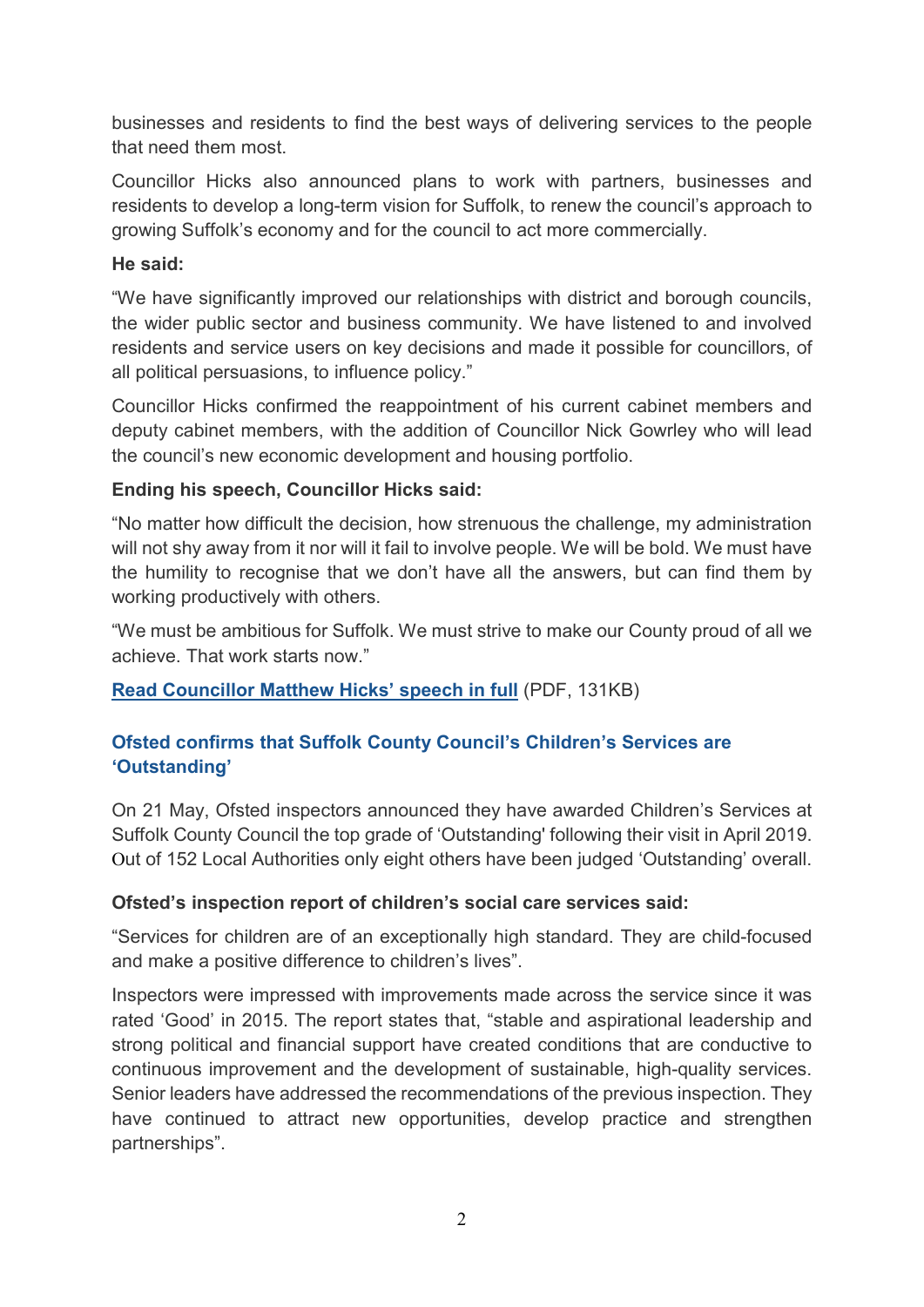Inspectors commended staff, highlighting that "the work that staff are doing with children and young people is impressive; the way that they are doing it is making a real difference to their lives". The report states that, "workers build positive and purposeful working relationships with children and their families. They ensure children are safeguarded, and that their wider needs are addressed. They consistently act to ensure the best outcomes for children". Management is also recognised as a strength.

Inspectors praised the ethos within the council's children's services, saying "the local authority consistently demonstrates, through its range of help and protection services, its commitment to supporting parents to bring up their children safely and successfully".

## Allan Cadzow, Corporate Director for Children and Young People at Suffolk County Council, said:

"We are over the moon to receive such a high rating from Ofsted. This really shines a light on the great work that our staff deliver, day in day out, often in difficult circumstances, to support the most vulnerable children and families in Suffolk.

"A rating of Outstanding puts Suffolk right up with the highest performing authorities in the country for children's services. I am very proud that our passion, professionalism and commitment has been recognised and our staff should be rightfully proud of what they have achieved.

"We work extremely hard to look after all our children in Suffolk and we are committed to delivering the highest quality service to ensure they benefit from the best support, care and education we can provide. We intend to get even better."

# Gordon Jones, Cabinet Member for Children's Services, Education and Skills at Suffolk County Council said:

"An Outstanding Ofsted judgement for our Children's Services is an amazing and welldeserved achievement for Suffolk. "I would like to thank everyone who delivers outstanding services to support young people in Suffolk, it is most rewarding to receive such endorsement from Ofsted. Our staff are compassionate, professional and sensitive to the needs of the residents they support.

"I do accept that we need to do more for Suffolk's children with additional needs, and we are taking swift and effective action to address both the current shortfall of SEND services in our county, but also to build capacity with our partners for the future.

"All children have the right to the appropriate level of support they need to aspire and achieve, and I am committed to ensuring that this is the reality for all of Suffolk's young people, including our most vulnerable children."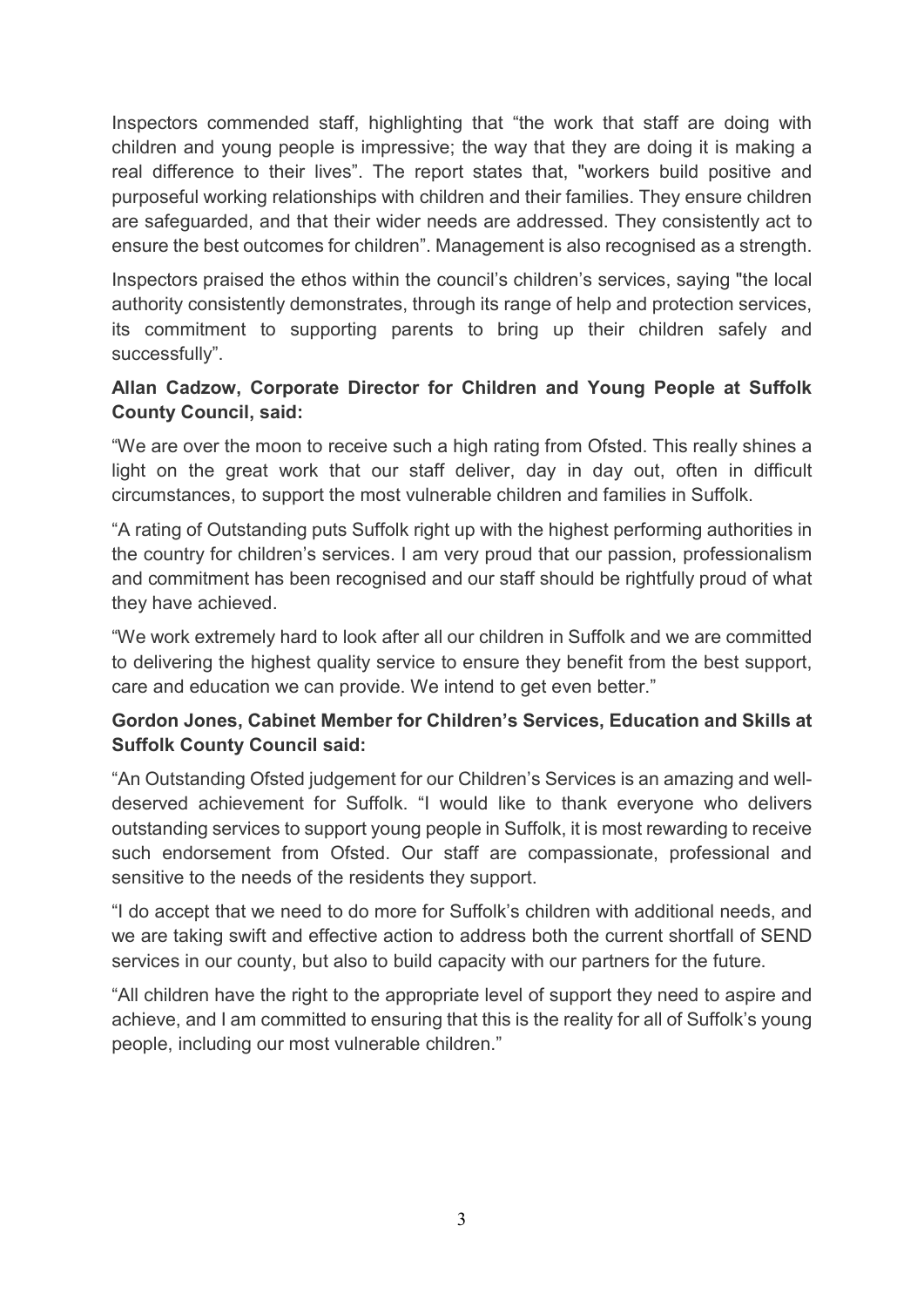#### New fire engines and uniforms making Suffolk safer



Suffolk's firefighters are now kitted out in new state-of-the-art uniforms, making them safer than ever before. The new Personal Protective Equipment (PPE) saw its first action on 1 May 2019, as firefighters responded to reports of a washing machine fire near Bury St Edmunds. The new clothing is more lightweight, comfortable and tailored, and includes specific designs for men and women. There are also different uniforms for different incidents. Three new fire appliances are also being rolled out, to be based at Framlingham, Holbrook and Long Melford fire stations.

Mark Hardingham, Suffolk's Chief Fire Officer, said:

"A firefighter's role has changed a great deal in

recent times. In the last year, over a third of emergency incidents we attended were not actually fire related. These included events such as road traffic collisions and rescues of both animals and people, from water or height.

"The new multi-purpose uniforms will allow our firefighters to adapt to the everchanging demands on them."

This is the first major upgrade to firefighters' equipment since 2011. As well as providing firefighters with the latest PPE, the new contract also provides better value for the Service and Suffolk County Council.

## Councillor Richard Rout, Cabinet Member for Environment and Public Protection, explains:

"This is an excellent example of what can be achieved when services across multiple local authorities work collaboratively. We worked in consortium with 12 other fire services across the country, to create an efficient and cost-effective way of purchasing the equipment, ensuring that Suffolk Fire and Rescue Service is at the forefront of PPE.

"This is part of our on-going programme of investment to make sure our firefighters have the best available tools for the job, whilst improving their safety and wellbeing. Despite the ongoing financial challenges, our priority is keeping our staff and Suffolk safe."

The old uniforms will be returned to their previous supplier, where they are recycled and often exported abroad, predominantly to African countries.